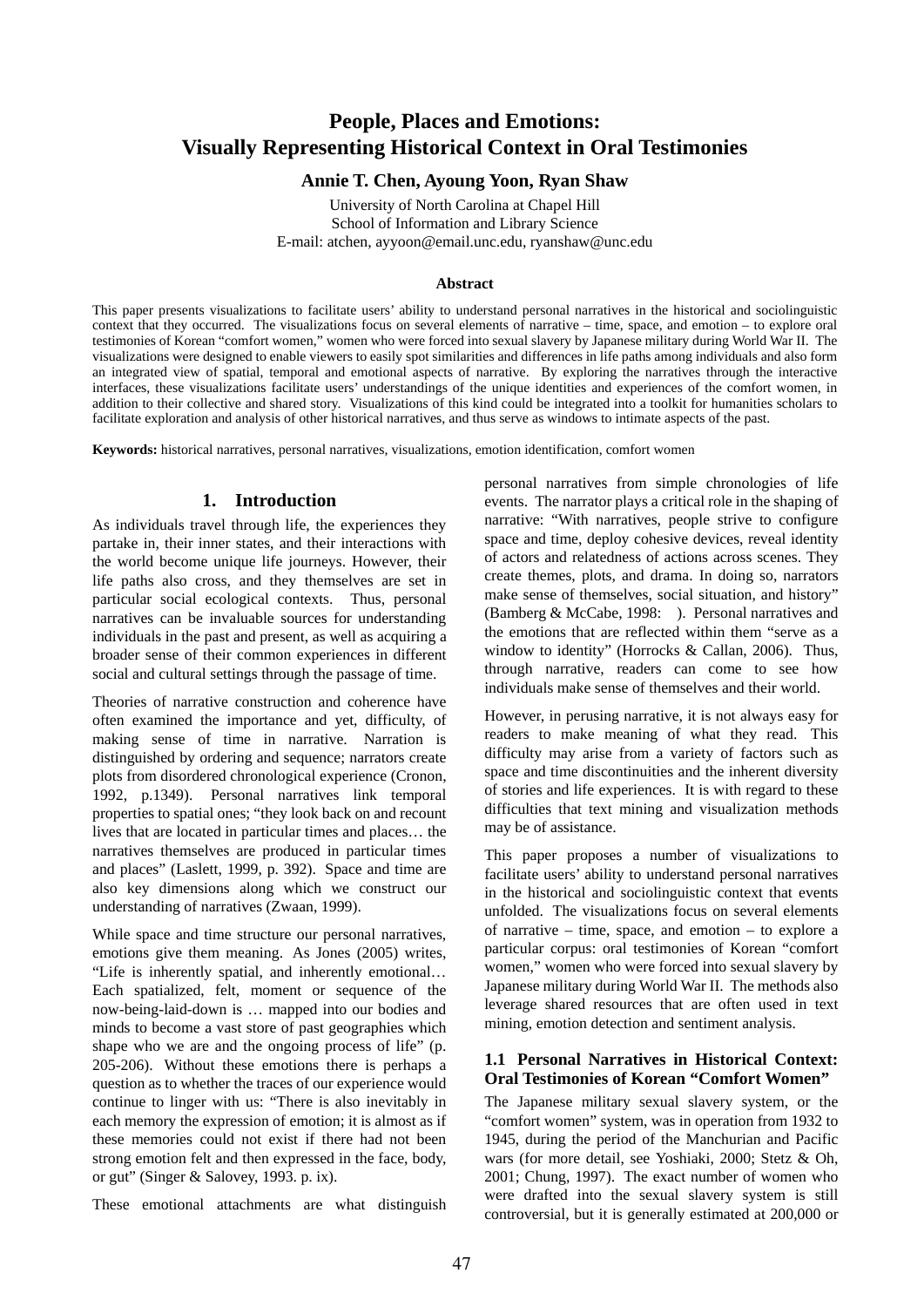more. The wide mobilization of military sex slaves was in the context of mobilizing human resources from occupied territories as part of the war effort. The majority of them were Korean, aged 14-19, from the rural lower classes (Chung, 1997), but women from China, Taiwan, and the Philippines were also forced to serve as "comfort women."

Due to various complexities including the power relationship in East Asia, diplomatic relations between Korea and Japan, and efforts by the Japanese government to keep the military sexual slavery system secret, the existence of "comfort women" was not revealed until 50 years after the war ended. In addition, as the experience was a "shameful" part of an individual's personal past, the victims were reluctant to identify themselves or to be formally identified as "comfort women" (Chung, 1997). While feminists, human rights activists, and historians have worked to raise public awareness of this chapter of history, the individual stories of "comfort women" are neither part of the official national histories of the countries involved, nor exist as part of their collective memories.

As the testimonies of the comfort women include experiences, perceptions, and emotions, testimonies can be seen as one form of personal narrative, trauma narratives, in a historical context. However, they are also different from personal narratives, as they are known to often contain more political tendencies, engagements of readers' sympathy, and more possibilities of intentional narrator intervention (Stephen, 1994; Beverley, 1991; Kaplan, 1991; Sommer, 1988).

The "comfort women" narratives are similar to other personal narratives in that they may be fragmented, and that they may also have factual errors, omissions, and contradictions. At the same time, their narratives are surprisingly detailed, including the names of ships that transported them from place to place, the names of their companions, and the names of the small towns by which they passed – their memories particularly vivid, persistent, and somatic, as has often been observed with trauma narratives (Misztal, 2003). In addition, extreme events connected their experiences to certain emotions, which reflect how they see and understand those experiences and actions.

## **1.2 Techniques for Mining People, Places and Emotion**

Text mining techniques have previously been used for extracting information about historical events and displaying them using maps and timelines (e.g. HiTiME, Yamamoto et al., 2011). The Historical Timeline Mining and Extraction (HiTime) Project has developed a text analysis system for the recognition and extraction of historical events and facts from primary and secondary historical sources such as biographies, brochures, letters and old newspaper articles (http://ilk.uvt.nl/hitime/). ThemeRiver employs a river metaphor to depict changes in thematic variations over time in a large document collection (Havre, Hetzler, & Nowell, 2000).

There has also been substantial research on automated methods for identifying emotional expression in narrative. Many studies employed the Linguistic Inquiry and Word Count software, which provides statistics on the presence of words representing emotional and cognitive processes, as well as various linguistic patterns (Pennebaker & Francis, 1996) (e.g. Bantum & Owen, 2009; Liess et al., 2008). SentiProfiler incorporates Wordnet-Affect to support the visual examination of sentiment in Gothic literature (Kakkonen & Kakkonen, 2011). Plaisant et al. (2006) demonstrated how text mining and visualization could be used to explore erotics in a corpus of letters between Emily Dickinson and her sister-in-law. Pennebaker and Gonzales (2009) illustrated how linguistic patterns in blog posts might comprise historical memories and reflect the social dynamics of traumatic events.

Considering the literature, it becomes apparent that though there has been previous work in highlighting temporal, spatial and emotional aspects of narrative, extant systems do not readily support the visual integration of these three elements of narrative. However, it is also evident that these elements are inextricably intertwined, both in experience and memory. Tools that facilitate visual synthesis of these aspects of historical narrative could be of invaluable assistance to scholars. Thus, the aim of this paper is to propose methods for textual analysis in the spirit of casting light upon the historical and sociolinguistic context of the narratives, as well as the life course of the individuals whose stories are being told.

## **2. Methodology**

The narratives employed in this analysis were compiled from two anthologies of translated interview content, compiled by the Korean Council for the Women Drafted for Military Sexual Slavery by Japan and Korea Chongshindea's Institute (Howard, 1995; Schellstede & Yu, 2000). To render the content to digital format, the content was scanned and visually inspected to correct any errors. Person and place names were identified using the Stanford Named Entity Recognizer (Finkel, Grenager, & Manning, 2005).

Emotional content was identified using a lexicon that was constructed based on Wordnet-Affect (Strapparava & Valitutti, 2004). In order to understand more about what the women in the testimonies thought and how they viewed themselves, two categories were added: Cognition and Self-reflexivity. Sentences were identified as involving cognitive processes if at least one of the following words appeared in any tense: feel, think, believe, and wonder. Sentences were labeled self-reflexive if there was reference to "myself" within the sentence. The selection of these words was partially guided by Raskovsky, Slezak, Wasser, and Cecchi's (2010) study of instropection in texts, and by the authors' own reading of the narratives. Following the extractions,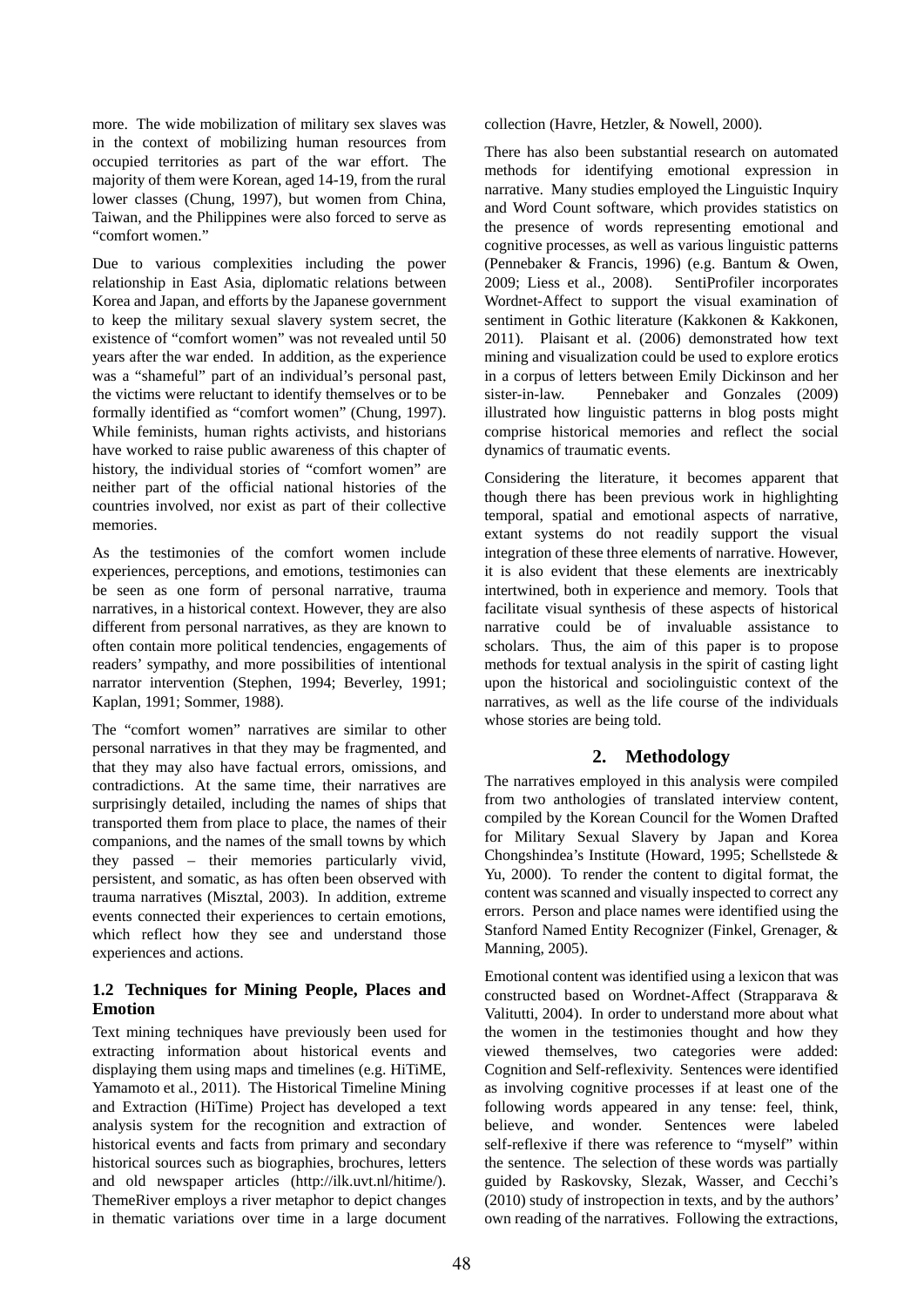visualizations were generated using PHP scripts.

## **3. Visualizing Personal Narratives**

#### **3.1 Juxtaposition of Life Paths**

The purpose of the first visualization is to assist the viewer to examine the life courses of individuals as compared to others (Fig. 1). Each row represents the life course of one woman, and the constituent elements are places that she mentions in her testimony. The places appear in order of appearance in the text. The paths are aligned based on the places selected by the viewer. In Figure 1, the focal point of "Shinuiju" is selected. This visualization enables the user to identify and peruse testimonies that share commonalities.

| <b>Juxtaposition of Life Paths</b>                                                                                 |       |                                  |                        |         |                              |                |                                                                      |                  |              |
|--------------------------------------------------------------------------------------------------------------------|-------|----------------------------------|------------------------|---------|------------------------------|----------------|----------------------------------------------------------------------|------------------|--------------|
| Click on a location to line up all of the life paths of all the individuals who once passed through this location. |       |                                  |                        |         |                              |                |                                                                      |                  |              |
| MoonPilGi.txt                                                                                                      |       | Chinyang                         | Orvong                 | Pusan   | Seoul                        |                | Shinuiju Kaesong                                                     | Seoul            | Jinju        |
| KimBunSun.txt                                                                                                      |       |                                  | Tacgu                  | Pusan   | Pyongyang Shinuiju Manchuria |                |                                                                      | Mukden           | Taiw         |
| MoonOkJu.txt                                                                                                       |       |                                  |                        |         | Tacgu                        |                | Shinuiju Manchuria                                                   | Toan             | Tace         |
| KimSangHi.txt                                                                                                      |       |                                  |                        |         | Taegu                        |                | Shinuiju Shanghai                                                    | Suzhou           | Nam          |
| <b>Oh Omok</b>                                                                                                     |       | Chongup Tagion Manchuria Naniing |                        | Kwangju | Nanjing                      | Shinuiju Seoul |                                                                      | Chongup          | Asar         |
| <b>Kim Haksun</b>                                                                                                  | Jilin |                                  |                        |         |                              |                | Manchuria Pyongyang pyongyang Pyongyang Shinuiju Shanhaiguan Beijing |                  | Seou         |
| <b>Yi Yongsuk</b>                                                                                                  |       |                                  | Osaka                  | Pusan   | Yangsan                      | Shinuiju Pusan |                                                                      | Shinuiju         | Pusa         |
| Moon Pilgi                                                                                                         |       | Chisu Chinyang                   | <b>Kyongsang Pusan</b> |         | Scoul                        |                | Shinuiju Manchuria                                                   | Pusan            | Yalu<br>Rive |
| YiYoungSook.txt                                                                                                    |       |                                  | Kyongsang Pusan        |         | Pyongyang Shinuiju Pusan     |                |                                                                      | Shimonoseki Taiw |              |

Figure 1: Juxtaposition of Life Paths

Some of the challenges in modeling these paths were differing levels of granularity in place names, as well as the lack of place names. In some cases, the names of the places that women were located were never mentioned, perhaps because they were unclear about where they were taken.

Given that many of the places that the comfort women stayed over the course of their lives may be unfamiliar to the reader, and that they traveled from place to place so often that it would be difficult to grasp even for those who are familiar, a map representation was generated using Google Maps API V.3. This representation allows the reader to see the paths taken by the women throughout the narrative (Fig. 2).



Figure 2: Spatial Depiction of a Life Path

#### **3.2 People, Places and Emotion**

As the literature review demonstrated, the experience of being is inherently spatial, temporal and emotional. Thus, this visualization was conceived to facilitate user exploration of this multidimensional landscape. Scanning the interface below from left to right, one can quickly acquire an overview of the affective content of the text, as well as significant people

and places (Fig. 3). As the user hovers over the circles, the sentences that contain affective content are displayed in an info-bubble.



Figure 3: People, Places and Emotions

#### **4. Discussion**

#### **4.1 Contextualizing Experiences Lived**

As Cronon (1991) writes, "to recover narratives people tell themselves about the meanings of their lives is to learn a great deal about their past actions and about the way they understand those actions" (p. 1369). The visualizations presented in this paper can facilitate users' exploration of narratives; assist them to make connections between temporal, spatial, emotional and cognitive elements; and help them to understand the comfort women as individuals, as well as in terms of their collective experience.

It goes without saying that there are similarities in their experiences. As the visualizations show, many of those who later became comfort women were taken to Shimonoseki, where the women were dropped off before being assigned to other locations. It is also possible to quickly see that fear is by far the most common emotion felt by the women, not surprising given their experience. However, the consistent presence of other emotions such as sadness, regret, anger and hopelessness also contextualize their experiences.

Aside from discovering similarities, the visualizations can assist the reader in other ways as well. For instance, if one flips through the People, Places and Emotions visualization (Fig. 3) for several women, one might notice that sadness and regret are present at the end of many narratives, particularly those generated from Howard (1995). Through this, we can perhaps see the work of the editor to end each testimony with the parting thought from the focus individual regarding their past, their desires for reparations or apologies, and so on.

Examining the sentences that appear as one hovers over Sadness and Regret at the ends of the narratives, the reader may realize that though there are similarities in the women's attitudes, their different attitudes also shine through: "It was bad enough that I had to suffer what I did. I am bitter when I think of this, but I am not going to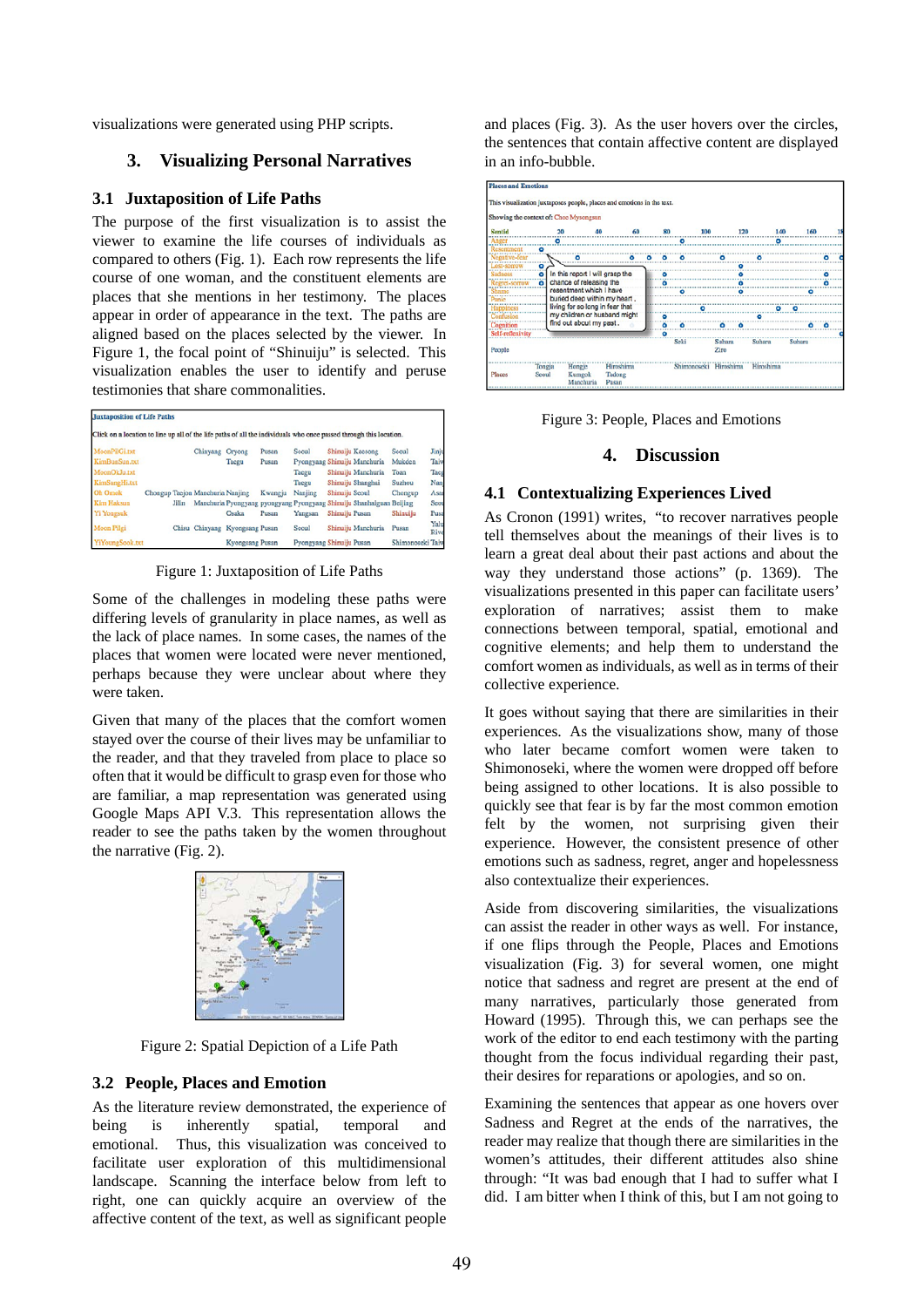blame others any longer"<sup>1</sup> (Yi Yongsuk), "Of course Japan is to blame, but I resent the Koreans who were their instruments even more than the Japanese they worked for" (Kim Tokchin), and "Who would be able to guess what inner agony I suffer in my heart?" (Choe Myongsun). In the words of Kim Haksun, "Once I am dead and gone, I wonder whether the Korean and Japanese governments will pay any attention to the miserable life of a woman like me."

By highlighting the women's thoughts and references to themselves, the Cognition and Self-Reflexivity categories provide yet another view of the individual characters of the women. For example, the People, Places and Emotions visualization enables users to follow Kang Tokkyong through the narrative, experiencing her abandonment with her as she finds herself alone in a truck, and then witnessing her defiant spirit with utterances such as these: "If such a thing happened now, I would kill myself by biting my tongue off," and "I tried to throw myself off of the ship as we crossed the sea to Korea, but this woman sensed what was going on and followed me everywhere, making it impossible for me to take my own life."

As the above utterances demonstrate, though the women featured in these testimonies share similarities of experience, there also aspects of their experiences and their reactions to them that are different. In principle, simply by moving one's mouse over the People, Places and Emotions visualization for each woman, the user can acquire a taste of these differences, and then click into the testimonies for a deep perusal.

This visualization is meant to support Wertsch's distributed approach to collective remembering, in which, though collective memory is inherently social, there is not "a single system of uniform knowledge and belief," but rather, a need for "collaboration between those focusing on individual remembering and those concerned with collective phenomena" (Wertsch, 2009, p. 132). It may also stem the tide that Greene (2004) has observed of the focus of memory studies shifting away from individual remembering.

## **4.2 Implications for Shared Resources and Future Work**

The visualizations discussed in this paper potentially contribute to the dialogue on shared resources in various ways. First, this study employed extant resources for the mining and visualization of a particular type of narrative, and therefore serves as an example of the applicability of these tools to this type of narrative. In the case of emotions, there were a significant number of false positives due to words in the lexicon that could take on different meanings. Future work could integrate a mechanism for word sense disambiguation or a machine learning approach to emotion identification.

 $\overline{a}$ 

The visualizations in this paper primarily facilitated user exploration of the nexus of time, space and emotion. Various other aspects of narrative might be visualized in a similar fashion. For example, topic modeling techniques might be used to extract common themes and motifs from the narratives, and then the motifs could be juxtaposed with the other elements of time, space and emotion. Other aspects of the narrative such as active/passive voice, frequency of pronouns, etc., might also be integrated to provide additional methods of exploring context and mood.

In addition, the testimonies visualized in this paper were obtained from translated interview content. The techniques used in the visualizations might be applied to content in other languages, such as Korean and Chinese. An interface facilitating comparisons of testimonies in multiple languages might enable researchers to explore differences in representation due to translation, editorial style, linguistic structure and culture.

The techniques used in these visualizations could also be applied to other narratives. Historical testimonies serve as a memory of the experiences of particular groups, such as Holocaust survivors<sup>2</sup>, Iraqi refugees<sup>3</sup>, and survivors from other genocides<sup>4</sup>. As "the notion of testimony" expresses urgency, a story that must be told because of the struggles it represents" (Stephen, 1994, p. 224), testimonies have increasingly gained attention from various fields as windows to unknown or little-known "truths," and to promote social justice. Visually representing individuals' life traces could be a way of representing collective experiences involving marginalization, repression, and oppression, thus granting access to intimate aspects of the past.

## **5. Conclusion**

This paper sought to design visualizations that would be helpful for analyzing historical narrative. These visualizations enable viewers to easily see the sequence of places for any one individual, spot similarities and differences in their life paths, and form an integrated view of spatial, temporal and emotional aspects of narrative. These types of visualizations could be integrated into a toolkit for humanities scholars to assist them in exploring and analyzing narratives.

## **6. Acknowledgements**

This work was partially supported by National Science Foundation grant IIS 0812363.

1

<sup>&</sup>lt;sup>1</sup> This excerpt and all following excerpts are from Howard (1995).

<sup>2</sup> United Holocaust Memorial Museum:

http://www.ushmm.org/research/collections/resourcecenter/test imony/; USC Shoah Foundation Institute:

http://tc.usc.edu/vhitc/%28S%28r0cji5mclbl3nv551z4w0lj3%2 9%29/default.aspx 3

<sup>&</sup>lt;sup>3</sup> Refugee Council USA:

http://www.rcusa.org/index.php?page=congressional-hearings <sup>4</sup> The Holocaust Memorial Day Trust:

http://hmd.org.uk/resources/survivor-stories